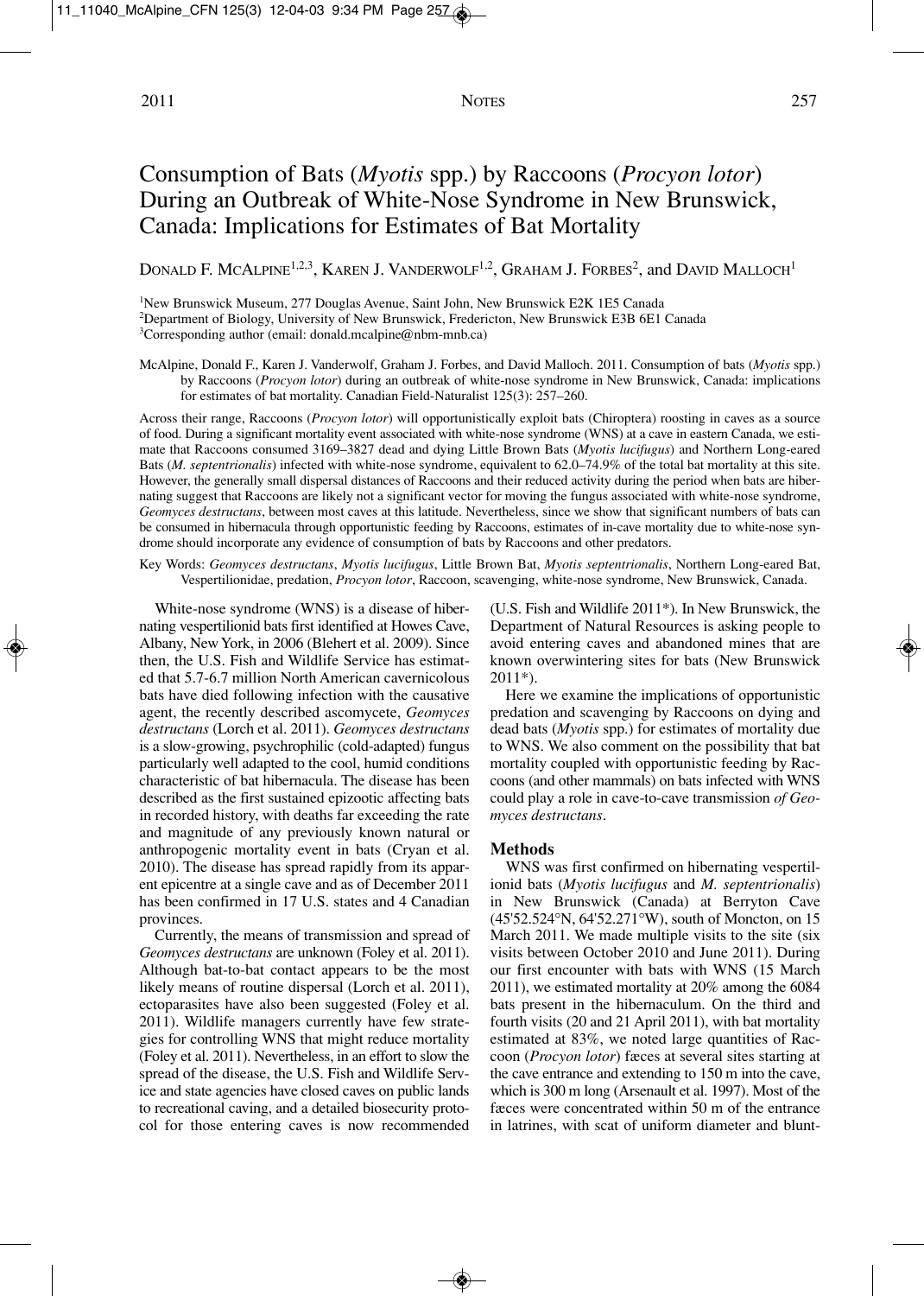ended, features typical for Racoon. The state of the fæces (some fresh, some frozen into ice in the front of the cave) and the overgrowth of fungi suggested one or more animals had been resident in the cave or had visited on multiple occasions over the previous month. Tracks evident on the cave floor suggested much recent Raccoon activity at the site (Figure 1). On 21 April we collected 3100.3 g of Raccoon fæces. On 10 June, with only a small amount of ice still present in the cave, we removed a further 1266.9 g of Raccoon fæces from the cave.

Pure cultures of *G. destructans* from samples collected from the Berryton Cave were established on modified (without oxgall and sodium propionate) dextrosepeptone-yeast extract (DPYA) agar (Papavizas and Davey 1958) and incubated at 7°C in a low-temperature incubator. About 8 g of Raccoon fæces collected from the cave were sterilized in an autoclave and inoculated from lab cultures with *G. destructans* and tracked to observe growth and sporulation.

Samples of Raccoon fæces collected from the cave were macerated in water under a dissecting microscope and examined for content. All fæces collected were then washed through a 36-mesh/cm2 sieve (No. 40 USA Standard Test Sieve), oven-dried (~60°C), and weighed to the nearest 0.1 g, after the method of Greenwood (1979).

We used the wet weight digestibility coefficients presented by Greenwood (1979) for small mammals (based on *Peromyscus* sp. and *Microtus* sp.) and a songbird (*Agelaius phoeniceus*) to convert the dry weight of faecal residue to estimated total wet weight (g) of bat tissue consumed. Using this conversion, we estimated the actual number of bats consumed, based on a mean body weight of 5.7 g (SD  $\pm$  0.82), derived from a sample of 366 *Myotis lucifigus/M. septentrionalis* collected from the floor of Berryton Cave on 17 March 2011*.*

#### **Results**

We examined collected faecal samples under a dissecting microscope and found them to be composed entirely of *Myotis* spp. hair, bone, fragments of wing, and tail membrane. Rarely was a near-intact or only partially digested bat found in the fæces. Some fæces were moist and appeared fresh, some were dry and dehydrated, and others supported extensive fungal growth (mostly *Mucor* sp. and *Mortierella* sp.). *Geomyces destructans* grew readily on autoclaved samples of Raccoon fæces, sporulating at 7°C in <21 days.

Greenwood (1979) found food residues (i.e., fæces) were usually expelled by Raccoons within two days. Although phalanges and radii-ulnæ were common in fæcal remains (demonstrating that bat wings were consumed), we also observed many wings scattered on the cave floor, indicated that a scavenger was sometimes preferentially eating the bodies and leaving the wings. Table 1 provides the results of converting wet weight of fæcal material collected in Berryton Cave to bat numbers and suggests that Raccoons consumed 3169– 3827 individual *Myotis* spp., or an estimated 62.0– 74.9% of the calculated total bat mortality for Berryton Cave in 2011.

## **Discussion**

Across their range, Raccoons will opportunistically exploit bats as a source of food at cave sites. Winkler and Adams (1972) found Raccoons the most frequent, among several predatory mammals, utilizing Brazilian Free-tailed Bats (*Tadarida brasiliensis*) at roosts in Texas. Evidence presented showed that fallen bats were a major seasonal food item for Raccoons in the vicinity of the four caves studied. Munson and Keith (1984) demonstrate a long-term predator-prey relationship between Raccoons and *Myotis* spp. in Wyandotte Cave, Indiana, suggesting a consumption rate of 1150 bats/ year over a period as long as 1500 years.

Although we have occasionally observed Raccoons using bat hibernacula in New Brunswick as winter denning sites (i.e., Markhamville Mine in 2010), we have not previously observed predation on or scavenging of bats overwintering in New Brunswick caves or mines. This is probably because bats, which normally roost high on the ceiling or walls, are not easily accessible to predators in the hibernacula we have visited, and winter mortality of bats is normally low. However, with the onset of WNS in Berryton Cave, the roosting behaviour of bats during the winter changed dramatically, a feature of the disease reported more generally (Foley *et al.* 2011). Large numbers of bats moved to the front 50 m of Berryton Cave (in part, to an area near the entrance where winter temperatures dropped below 0°C and considerable ice was present). The bats were observed roosting low on the walls, some at floor level. In these areas, dying and dead bats also littered the cave floor. The most significant deposits of Raccoon fæces were found within this first 50 m of the passage at the cave entrance, suggesting that Raccoon presence in the cave was associated with the availability of food. Scattered piles of isolated wings were likewise found in this area. Bats were also observed flying from the cave into the still snow-covered landscape. Although approximately 50 bat carcasses were recovered outside the cave near the entrance, no signs of scavenging were observed there.

The ratio of pelage to muscle, bone, and viscera is certainly higher in a bat than it is in either *Peromyscus* or *Microtus* (probably even when bat wings are not eaten), meaning that when equivalent amounts of wholebody bat and small rodent are consumed, a larger quantity of bat fur and bone than small rodent fur and bone should appear in the fæces. This suggests that the *Peromyscus-Microtus* coeffiecient of Greenwood (1979) will likely lead to an overestimation of the quantity of bat tissue consumed. However, none of the coefficients for whole vertebrates reported by Greenwood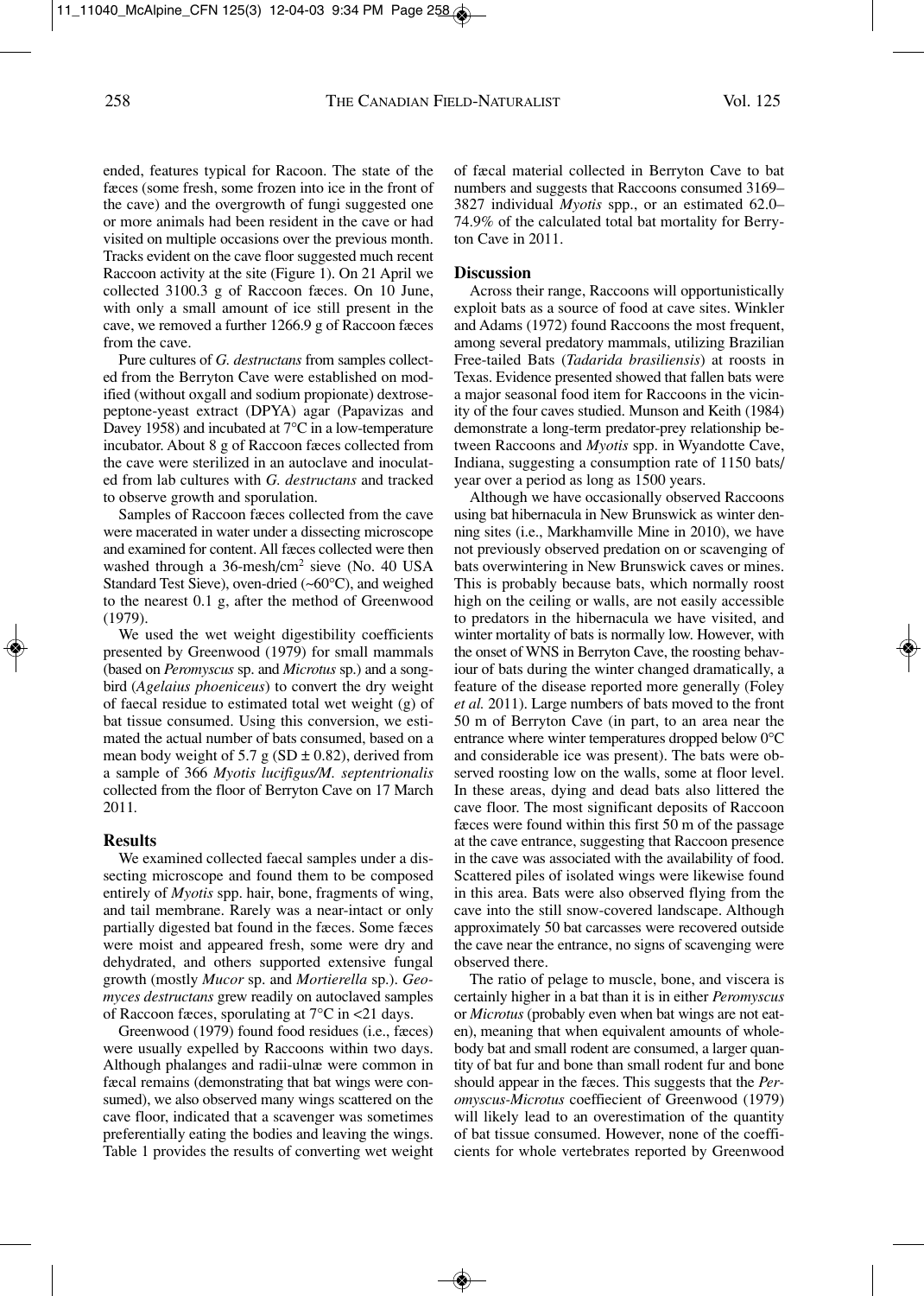

FIGURE 1. Tracks evident on the floor of a passage in Berryton Cave, New Brunswick, in April 2011 suggest much Raccoon activity in the cave following an outbreak of white-nose syndrome in hibernating bats (*Myotis lucifugus* and *M. septentrionalis*).

(1979) are below 18.3; even using the lower songbird coefficient to reflect the suggested lower digestibility of bats still indicates a consumption rate of bats infected with WNS by Raccoons in Berryton Cave of >60%.

Clearly, significant numbers of bats can be removed from hibernacula through Raccoon predation and/or scavenging during WNS outbreaks. Had we not made multiple visits to this site to track the progress of the disease and to count bats, we would likely have significantly underestimated bat mortality. Estimates of incave mortality due to WNS should therefore incorporate any evidence of predation on or scavenging of bats by Raccoons and other predators. Accurate estimates

appear to require at least three visits spread across the hibernation period. Although Raccoons do not range widely during winter, it is also possible that not all fæces derived from bats in Berryton Cave were deposited in this cave, so our lower consumption estimates may be conservative.

We determined that Raccoon fæces provide a suitable growth medium for *Geomyces destructans* in the laboratory. In the cave habitat, however, fast-growing fungi, such as *Mucor* sp. and *Mortierella* sp., were prominent on the older fæces and had overgrown (but not necessarily destroyed) slower growing fungi such as *Geomyces destructans*. Although it has yet to be

TABLE 1. Estimated number of *Myotis lucifugus* and *M. septentrionalis* infected with white-nose syndrome consumed by Raccoons in Berryton Cave, New Brunswick, between March and May 2011.

| Faecal<br>wet | Faecal<br>dry | Coefficient of<br>fæcal dry weight | Approximate wet<br>weight of <i>Myotis</i> | Approximate<br>number of <i>Myotis</i> |
|---------------|---------------|------------------------------------|--------------------------------------------|----------------------------------------|
| weight $(g)$  | weight $(g)$  | to whole prey <sup>1</sup>         | spp. consumed $(g)$                        | spp. consumed $2$                      |
| 4 3 6 7 . 2   | 987.1         | $18.3$ (songbird)                  | 18 063.9                                   | 3 1 6 9 .1                             |
| 4 3 6 7 . 2   | 987.1         | $22.1$ (mouse)                     | 21 814.9                                   | 3 827.2                                |

<sup>1</sup>Greenwood (1979)

<sup>2</sup>Based on a mean body weight of 5.7 g (SD  $\pm$  0.82)